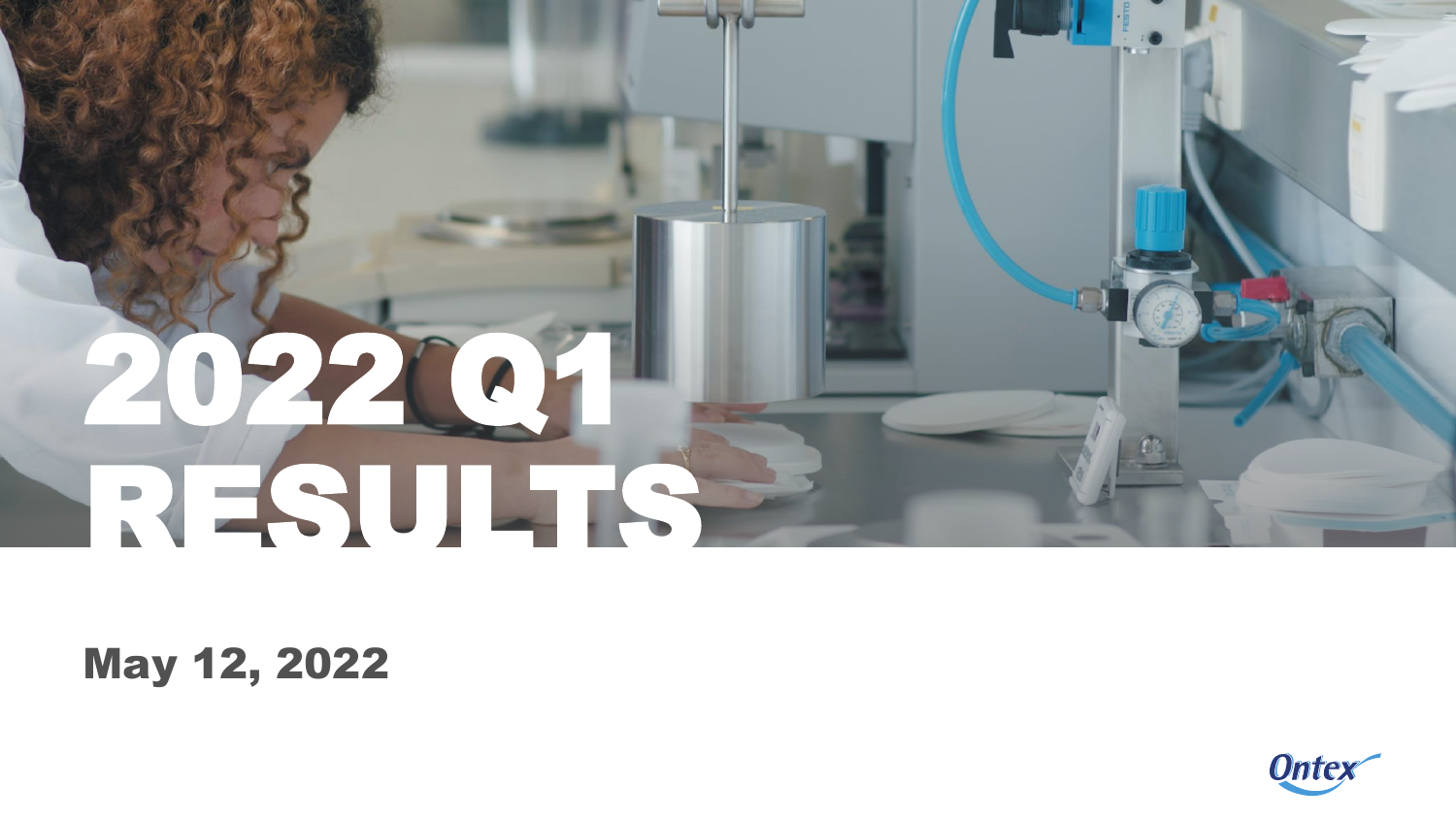#### DISCLAIMER

#### Forward-looking statements

This presentation may include forward-looking statements. Forward-looking statements are statements regarding or based upon our management's current intentions, beliefs or expectations relating to, among other things, Ontex's future results of operations, financial condition, liquidity, prospects, growth, strategies or developments in the industry in which we operate. By their nature, forward-looking statements are subject to risks, uncertainties and assumptions that could cause actual results or future events to differ materially from those expressed or implied thereby. These risks, uncertainties and assumptions could adversely affect the outcome and financial effects of the plans and events described herein.

Forward-looking statements contained in this presentation regarding trends or current activities should not be taken as a representation that such trends or activities will continue in the future. We undertake no obligation to update or revise any forward-looking statements, whether as a result of new information, future events or otherwise. You should not place undue reliance on any such forward-looking statements, which speak only as of the date of this Presentation.

#### Accounting changes

As from 2022, the Emerging Markets, which represented 30% of revenue in 2021, are reported as assets held for sale and discontinued operations, following the strategic decision to divest these businesses. Continuing operations encompass the Core Markets, which represented 70% of revenue in 2021.

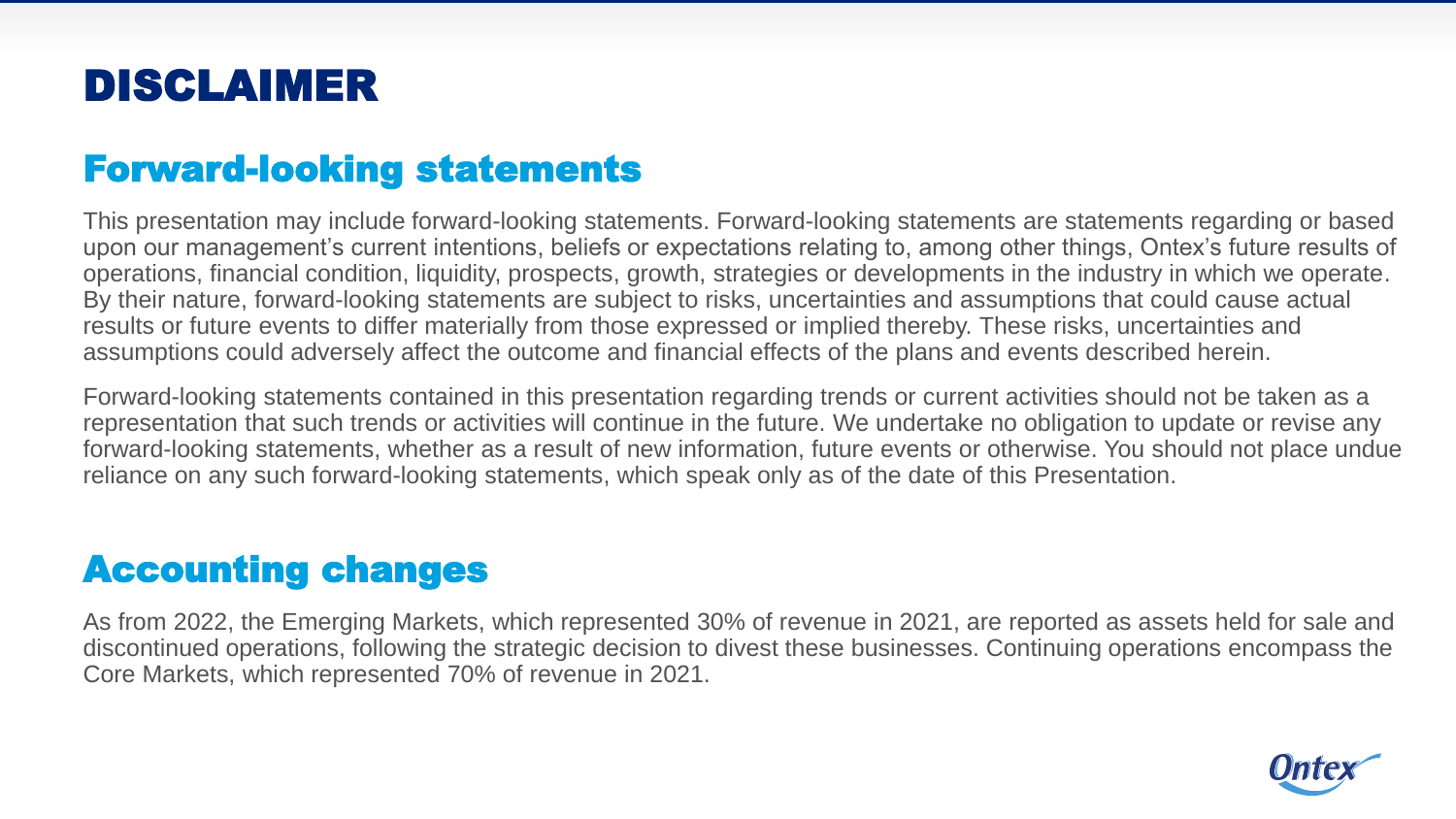# 2022 Q1 HIGHLIGHTS

## Esther Berrozpe CEO

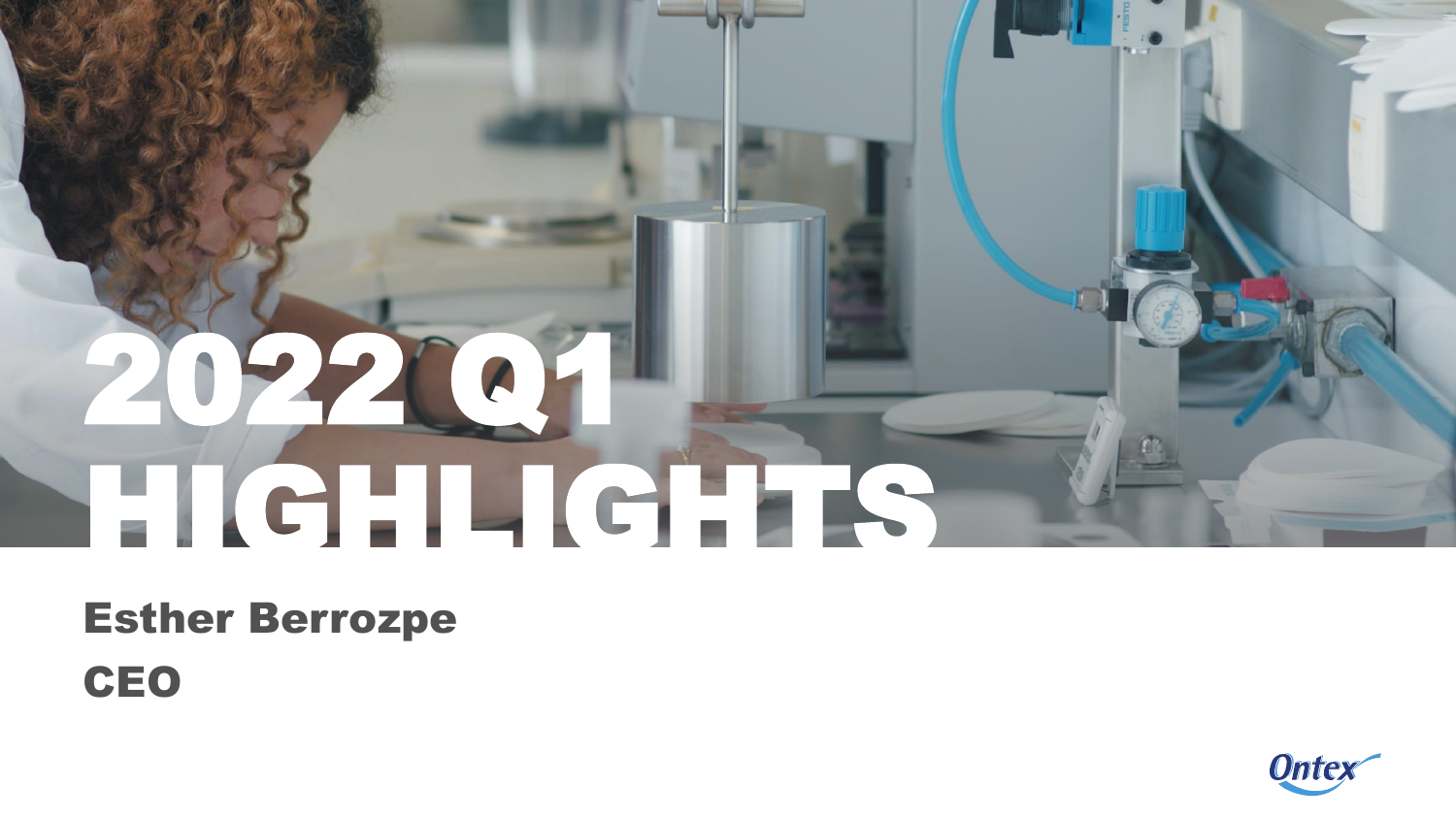#### REVENUE TURNAROUND EBITDA DOWN ON COST INFLATION

Revenue turnaround on volume and price

Continued savings delivery

Major impact of raw material cost inflation

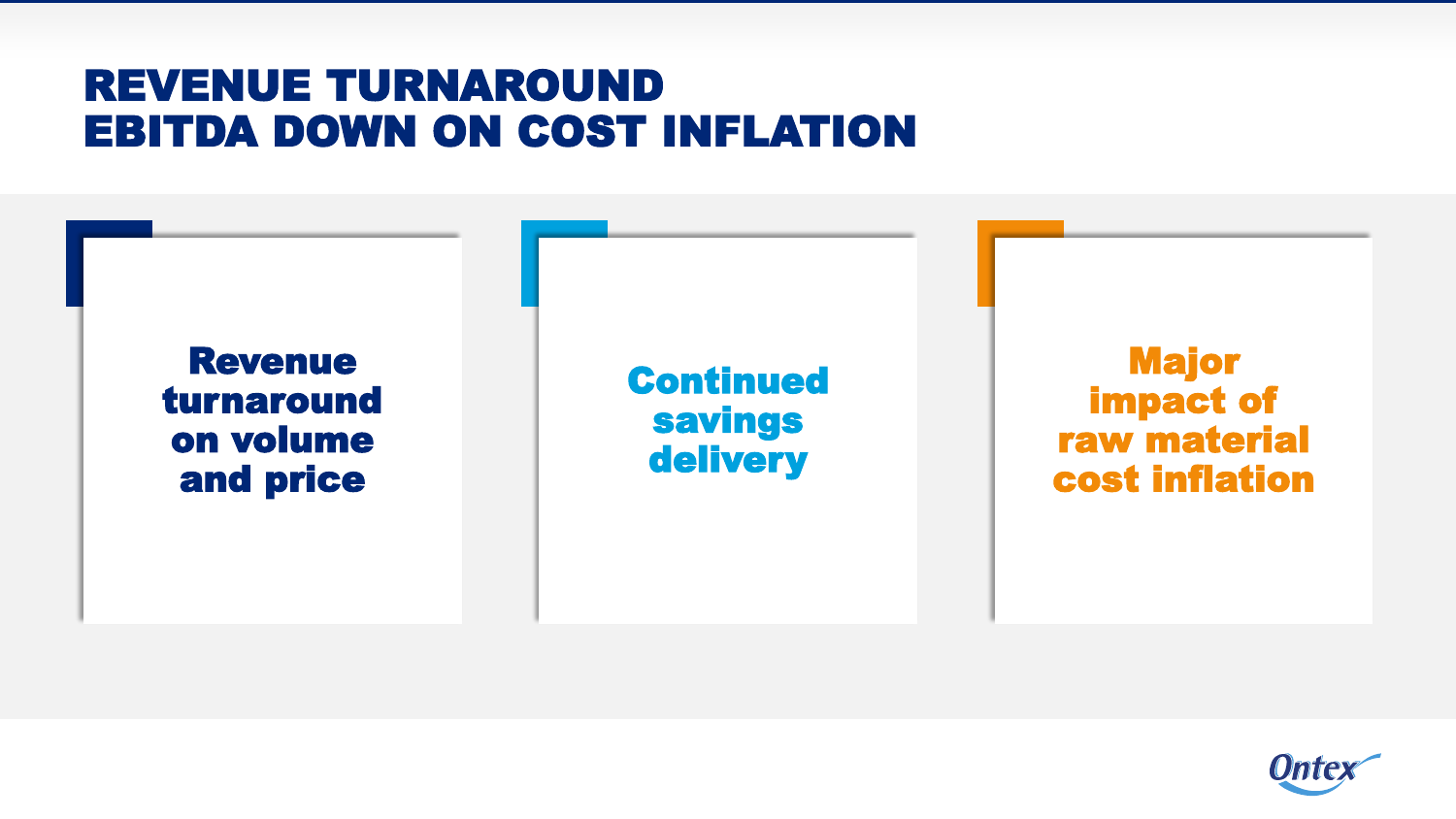#### REVENUE TURNAROUND DRIVEN BY RETURN TO GROWTH IN EUROPE



- Highest revenue since Q1 2020
	- 4 quarters of sequential growth
	- **Example 1** Last-twelve-month average turning strongly positive
- Total Group revenue up **15%** LFL
	- Volume/mix up 9%
	- **Price up 7%**
- Core Markets revenue up **13%** LFL
	- Volume/mix up 11%
	- **Price up 2%**

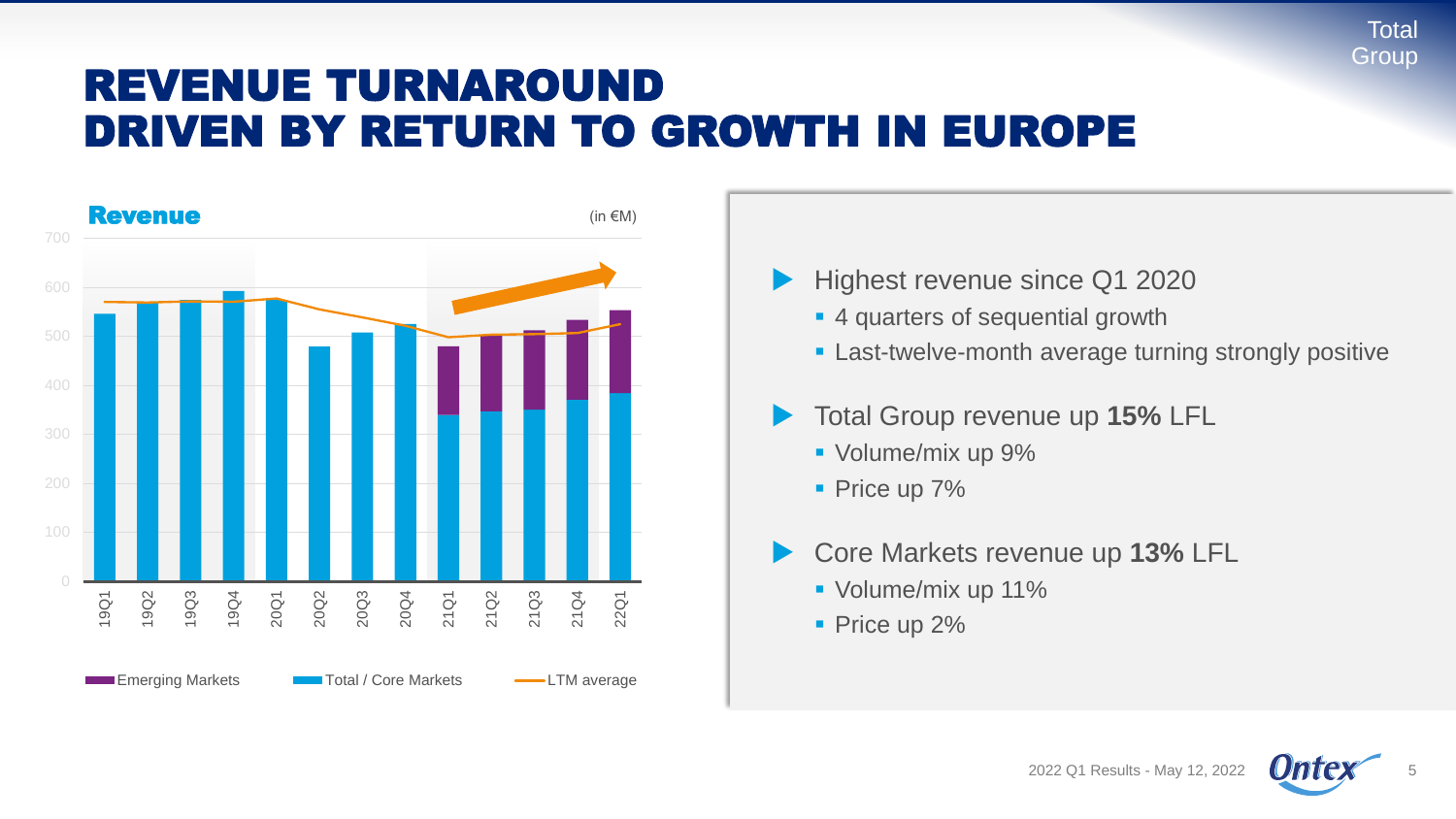#### STRATEGIC GROWTH DRIVERS DELIVERING

#### North America

- Up >30%
- Contract wins in previous quarters dropping through



#### Baby pants

- Up solid double digits
- Retailer brands gain in growing market



#### Adult care

- Up double digits [1]
- Shift in market toward retail and on-line channels



#### Sustainable & natural solutions

**Total Group** 

 Development of reuseable period cups and menstruation underwear



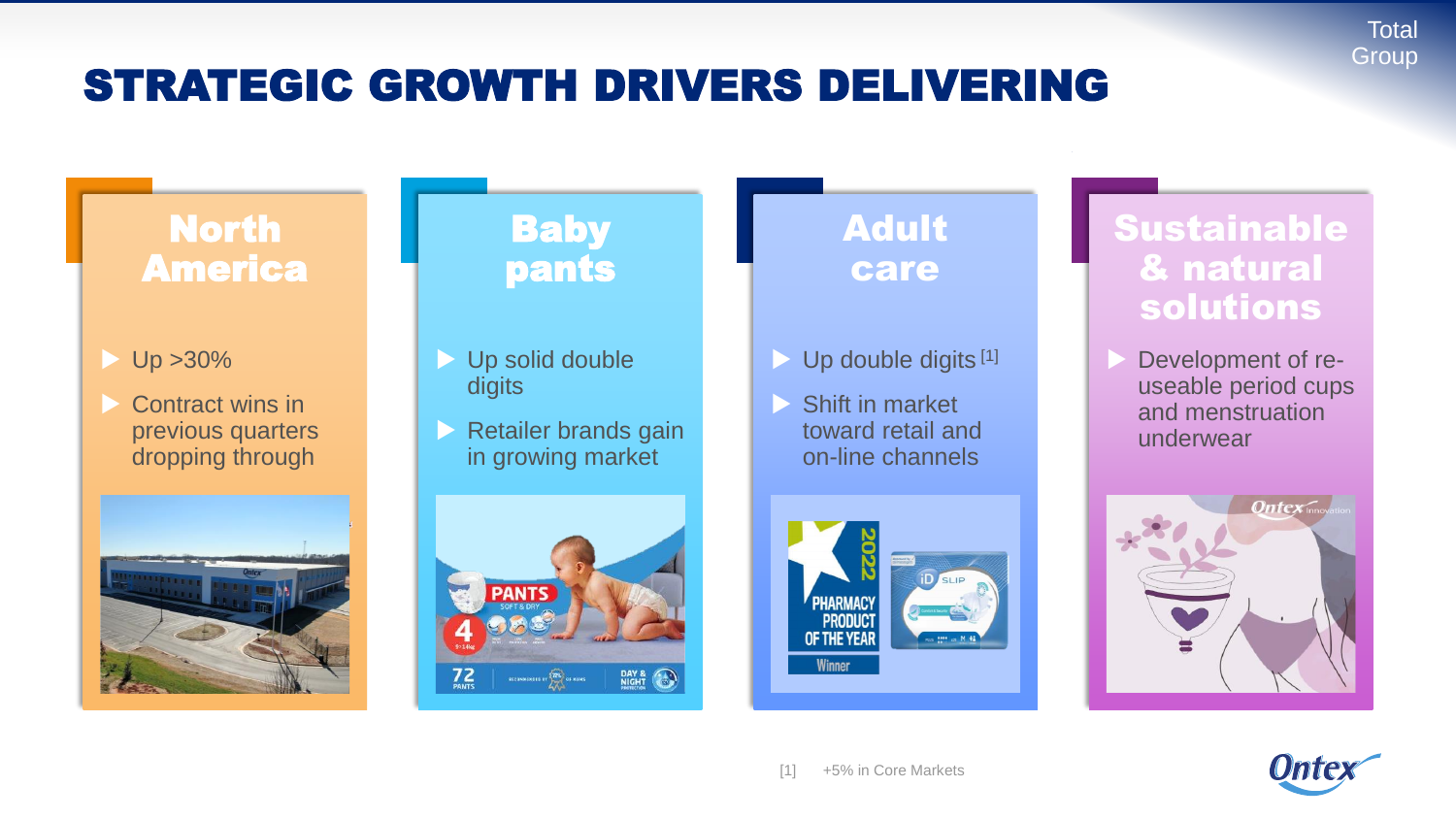#### **Total Group**

#### COST REDUCTIONS CONTINUED AT RUN RATE OF 4% OF COST BASE [1]



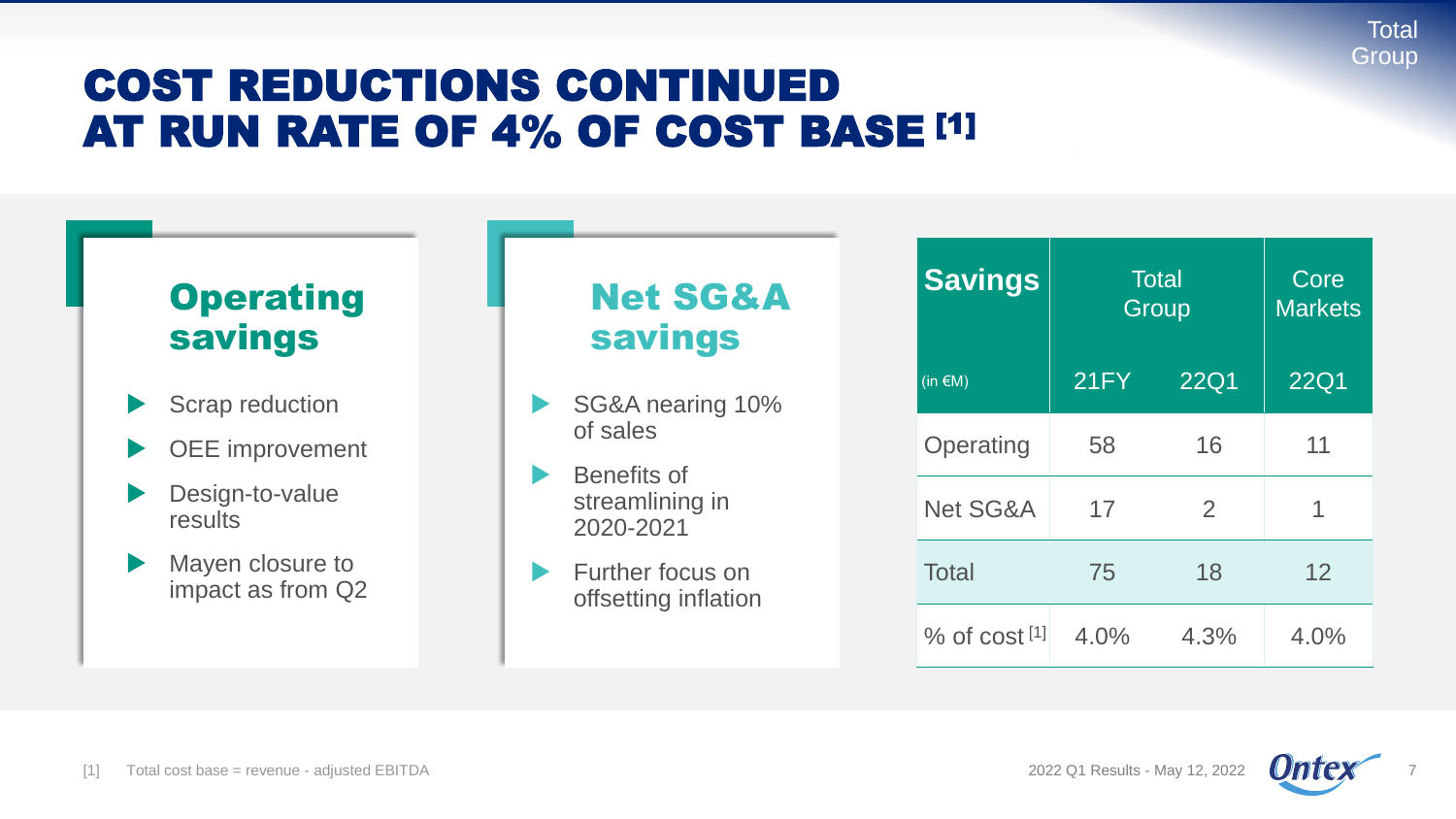#### INFLATIONARY ENVIRONMENT INTENSIFIES



- 2021 input cost inflation now fully reflected in cost base
	- **Example 1** Significant impact of  $\sim$  25% on total Q1 cost base <sup>[1]</sup> yoy
	- Main indices up and higher energy and freight costs
- Additional inflation to impact costs following geopolitical issues
	- To impact cost price starting in Q2
	- To trigger additional pricing

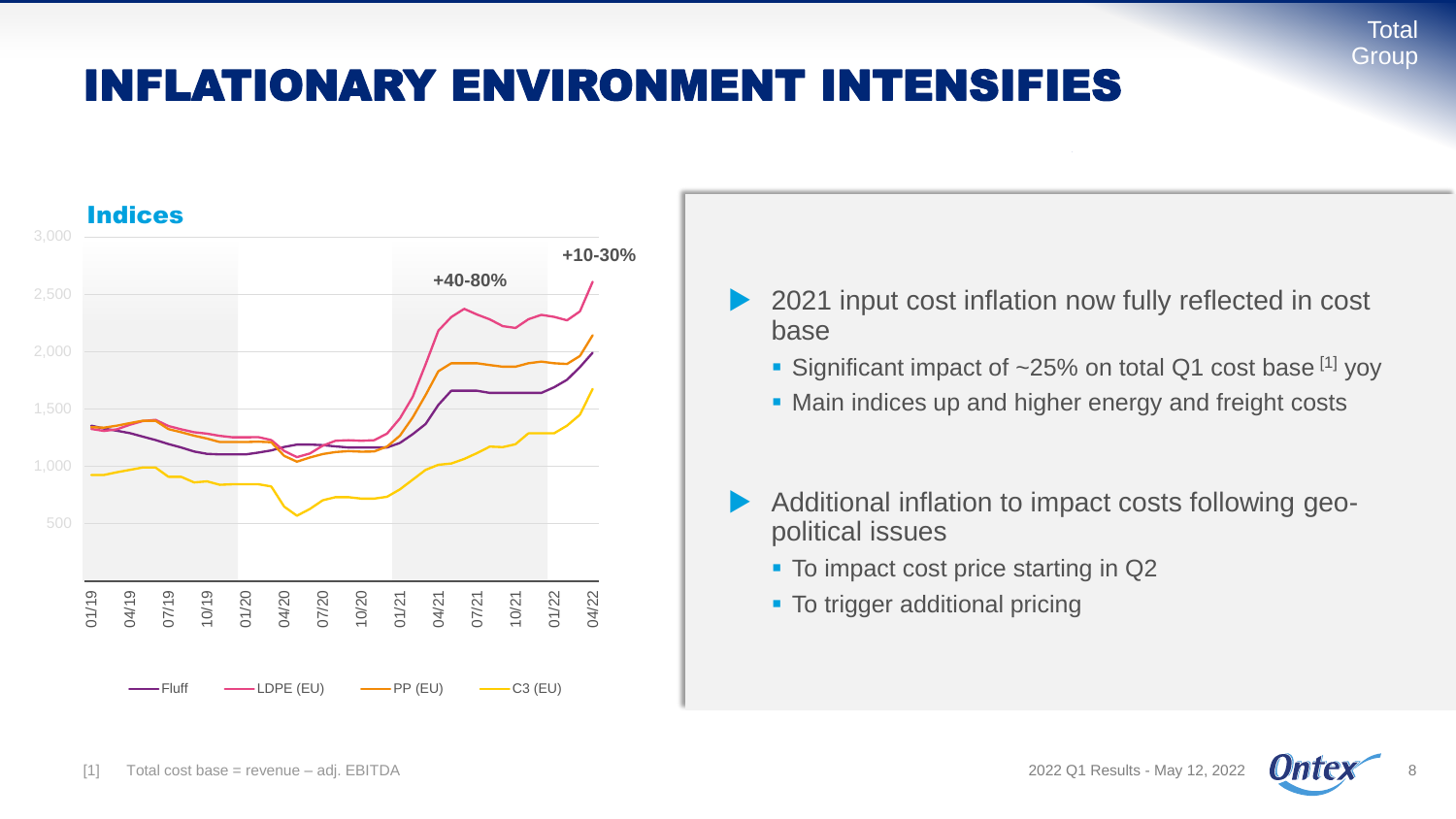#### PRICING MOMENTUM STARTS TO DELIVER MORE TO COME





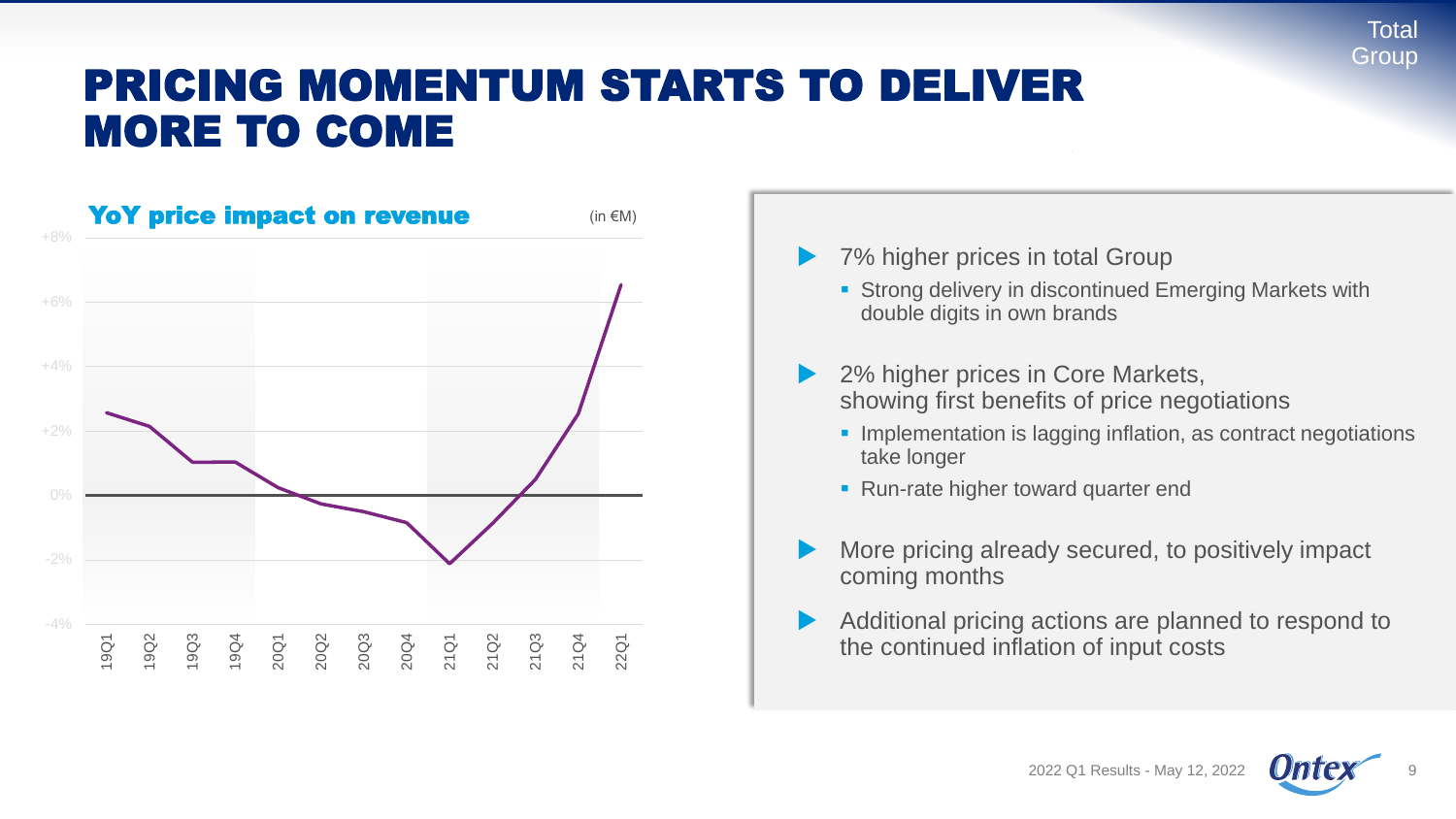# 2022 Q1 P&L

### Peter Vanneste **CFO**

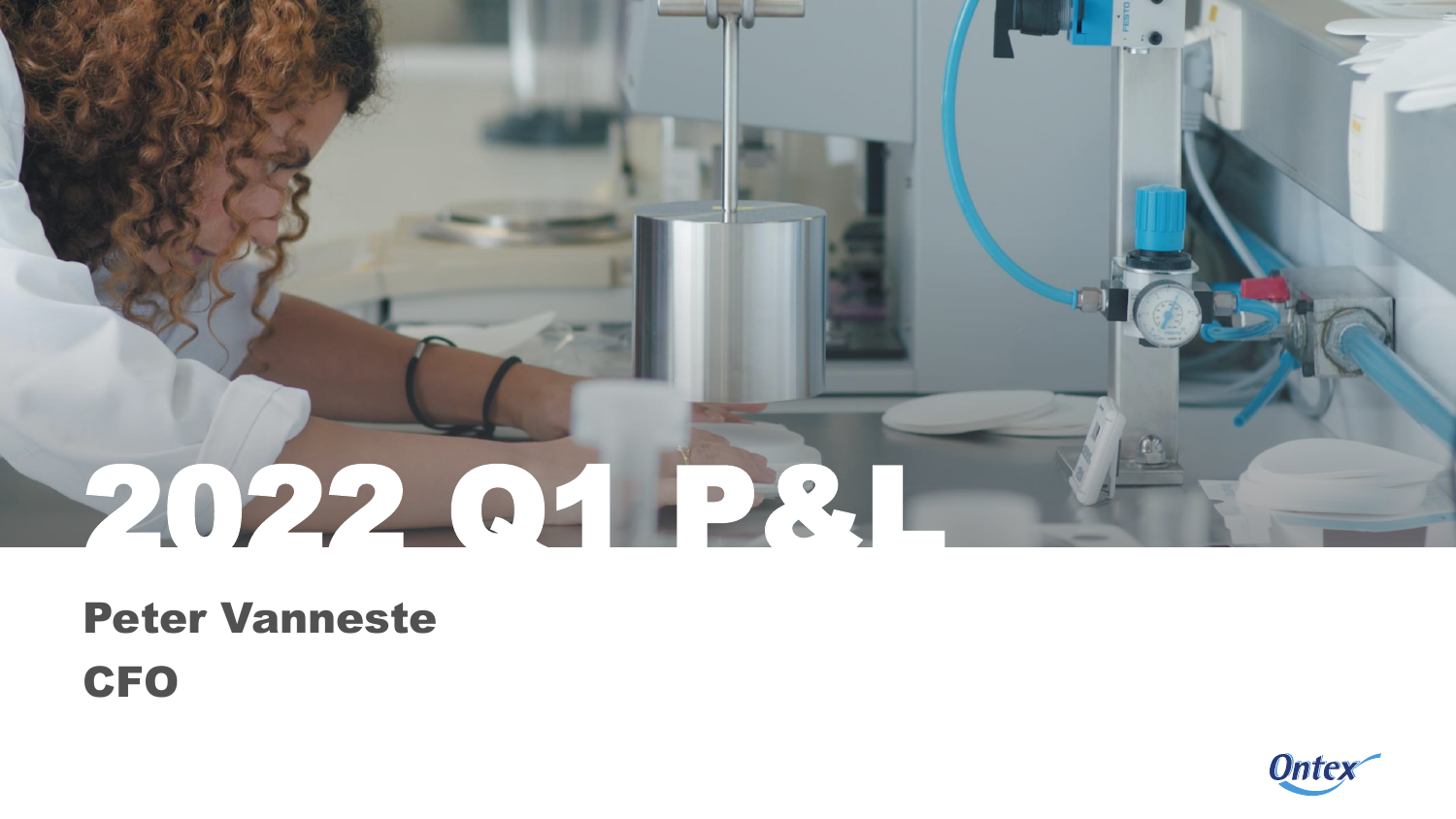**Continuing** operations

#### REVENUE TURNAROUND BASED ON VOLUMES AND FIRST PRICING BENEFITS



- Significant volume growth across categories
	- ~ half linked to contract gains & market growth
	- ~ half linked to loading and low comparable
- First benefits of pricing
- No significant forex impact
	- **Positive impact USD and** GBP appreciation
	- Negative impact RUB devaluation



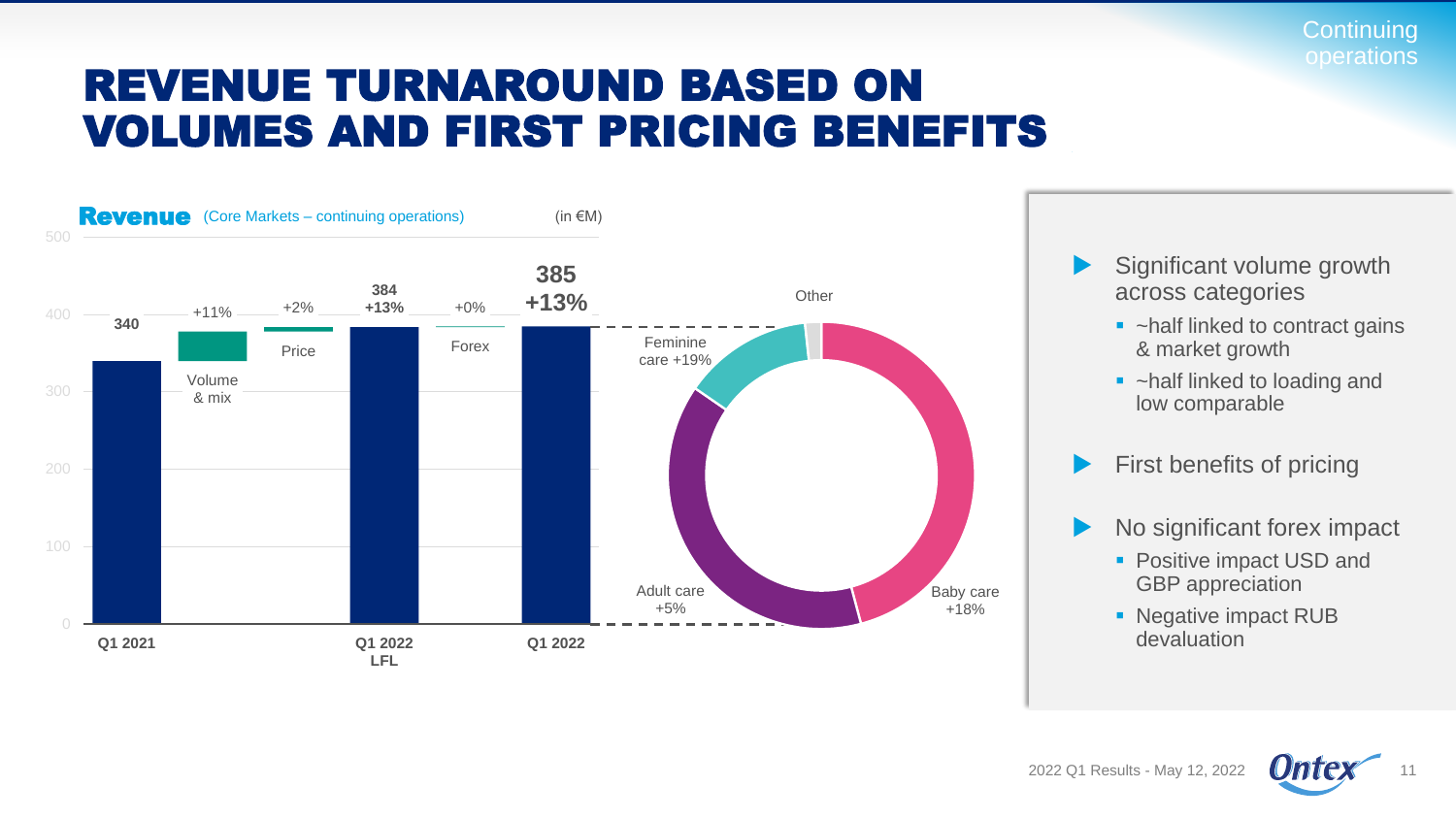**Continuing** operations

#### INFLATION OFFSETS SAVINGS AND REVENUE GROWTH



- Solid revenue growth drop-through
- Impact of input cost inflation in 2021 now fully impacting cost line
- Strong savings contribution
- Negative forex linked to
	- **USD appreciation impact on costs**
	- RUB depreciation impact on sales
- Margin down 6.7pp yoy, and 2.9pp qoq

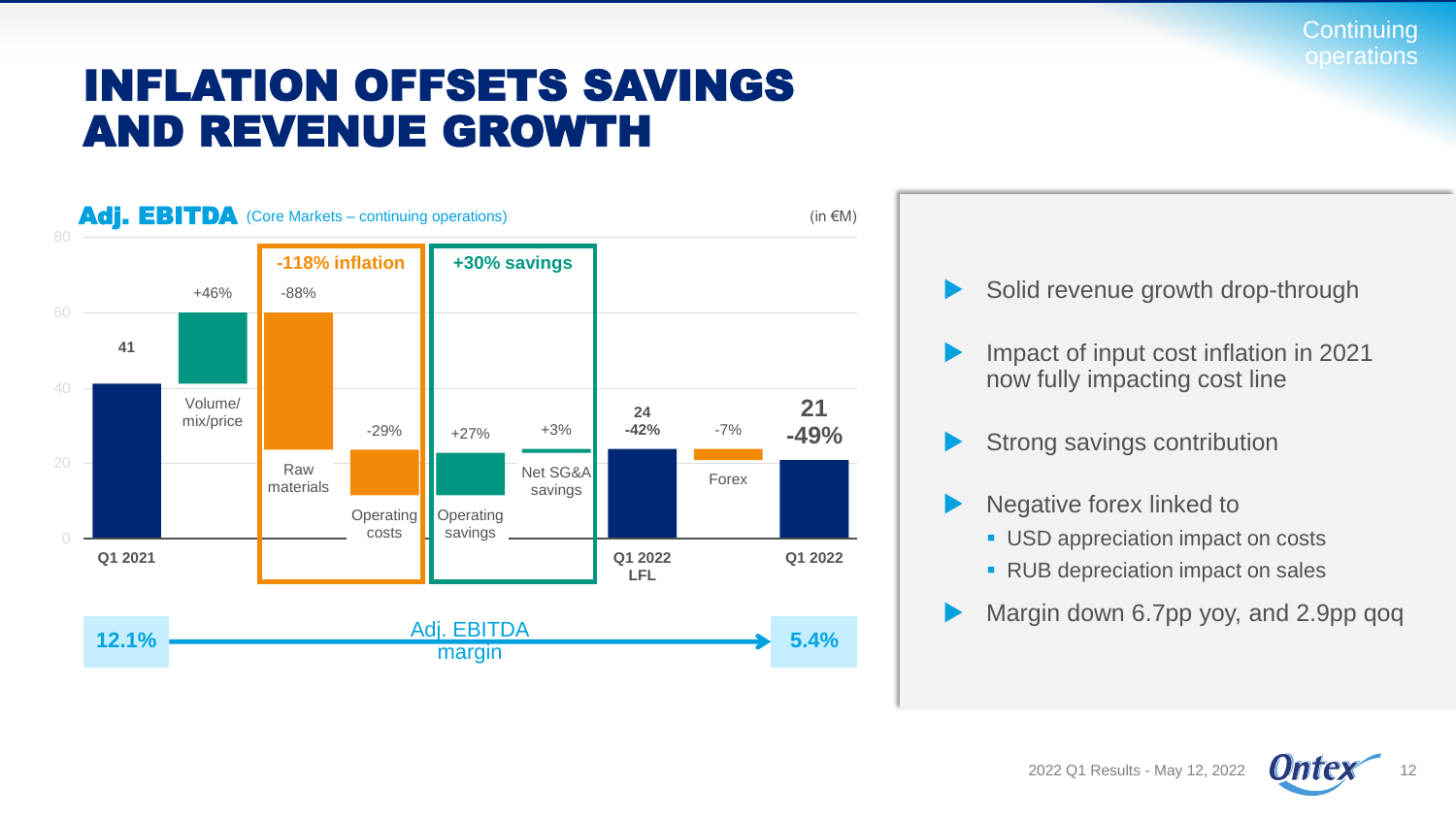#### PRICING IN EMERGING MARKETS DRIVES MARGIN UP SEQUENTIALLY



-3.8pp yoy

#### **Emerging Markets (discontinued operations)**

- Revenue up  $22\%$  LFL yoy
	- **EXTERN Strong pricing across all geographies**
	- Volume growth in Middle East
	- Negative forex impact
	- Adj. EBITDA margin at 2.2%, up 1.9pp vs last quarter (21Q4)
	- Divestment process well underway



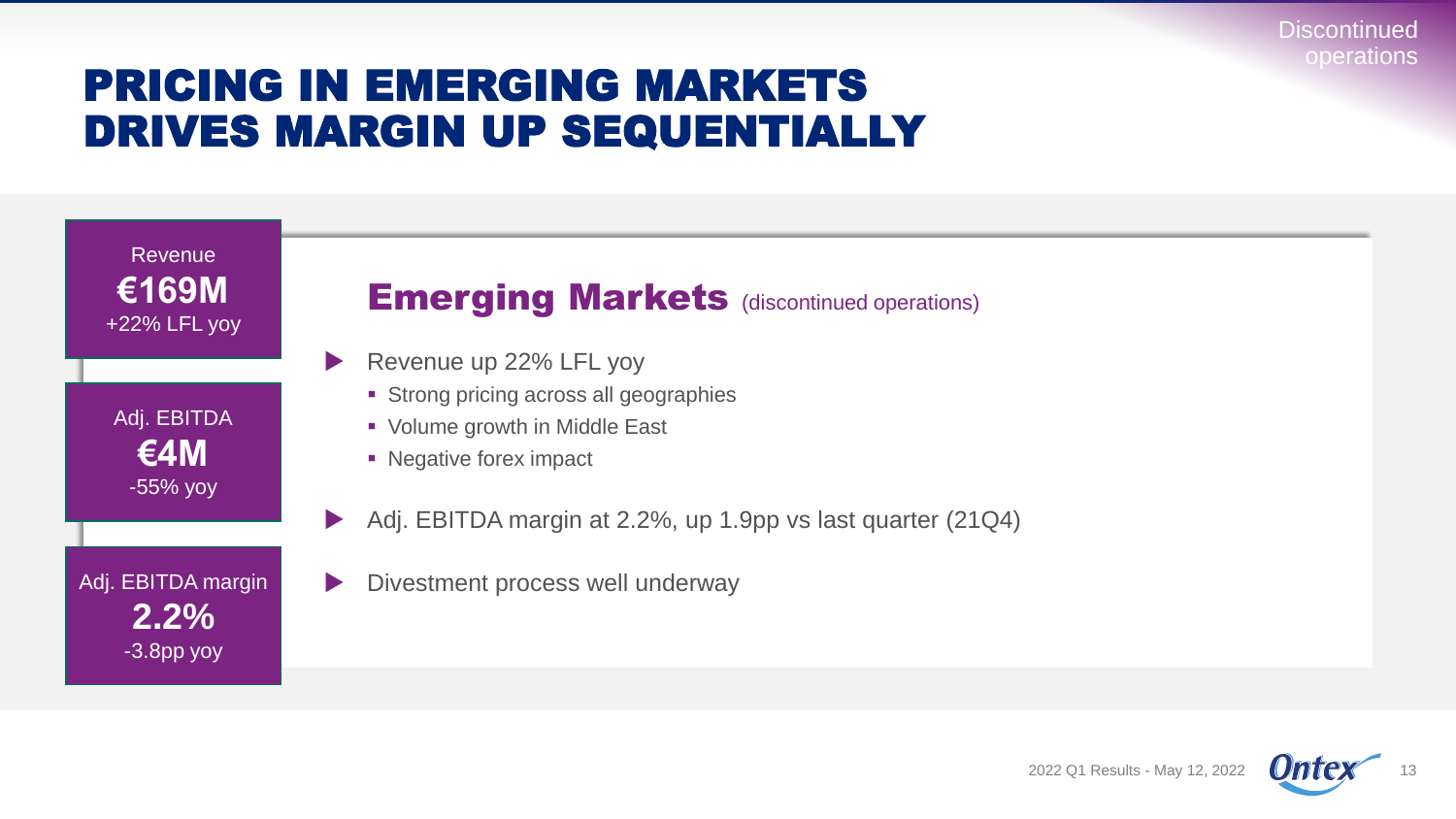#### GROUP NET DEBT UP WITH WC INCREASE



#### **Total Group** (including discontinued operations)

- Revenue up 15% LFL yoy
	- Volume/mix up 9%
	- Price up 7%
- Adj. EBITDA margin at  $4.5\%$ ,  $-5.9$ pp yoy,  $-1.4$ pp vs last quarter (21Q4)
- Net debt up  $\epsilon$ 108M, and leverage ratio up 1.5x
	- Working capital increased as revenue grew, raw material prices rose and measures were taken to secure supply chain
	- Strict Capex discipline maintained

2022 Q1 Results - May 12, 2022

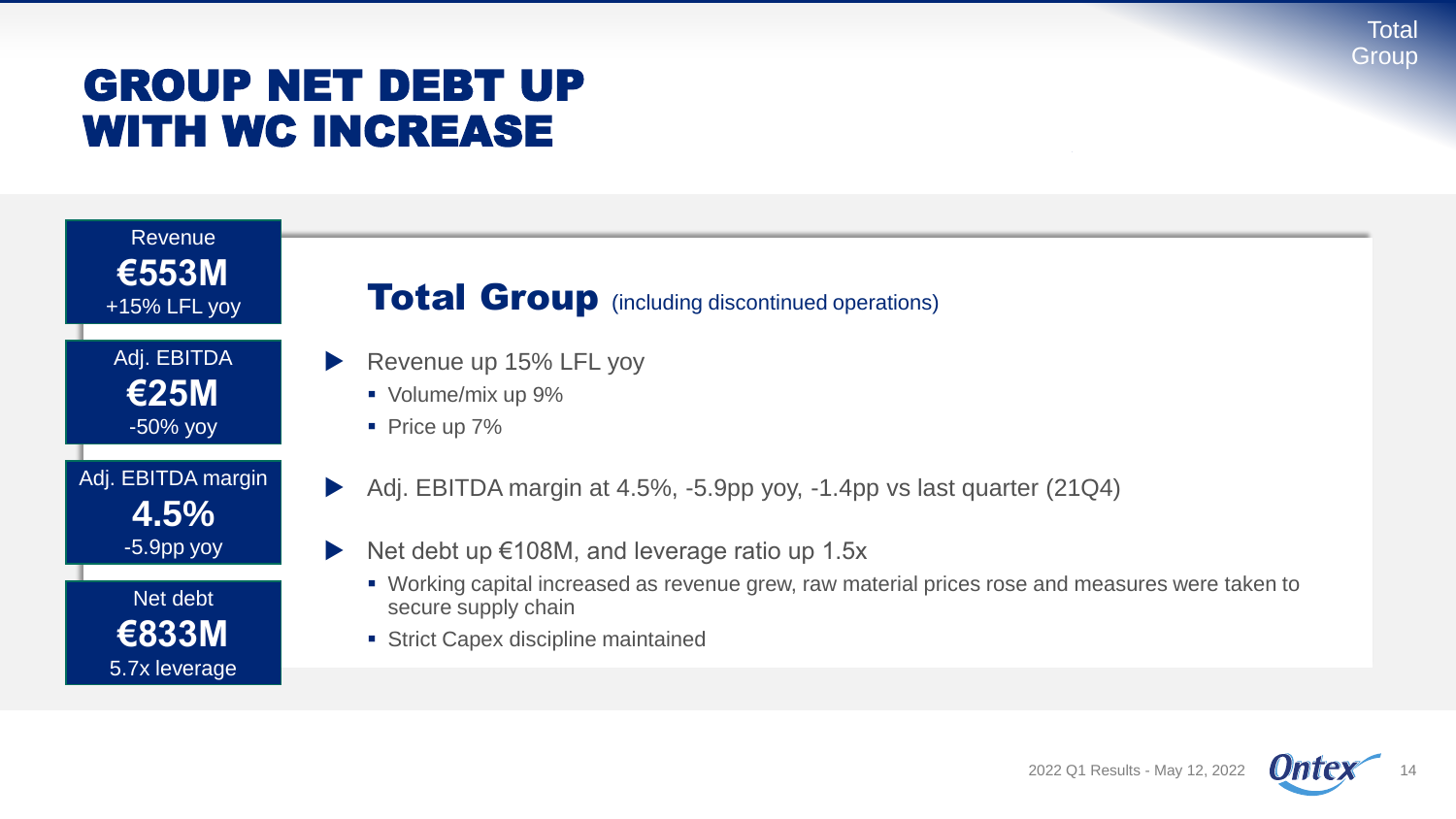## GOING FORWARD

## Esther Berrozpe **CEO**

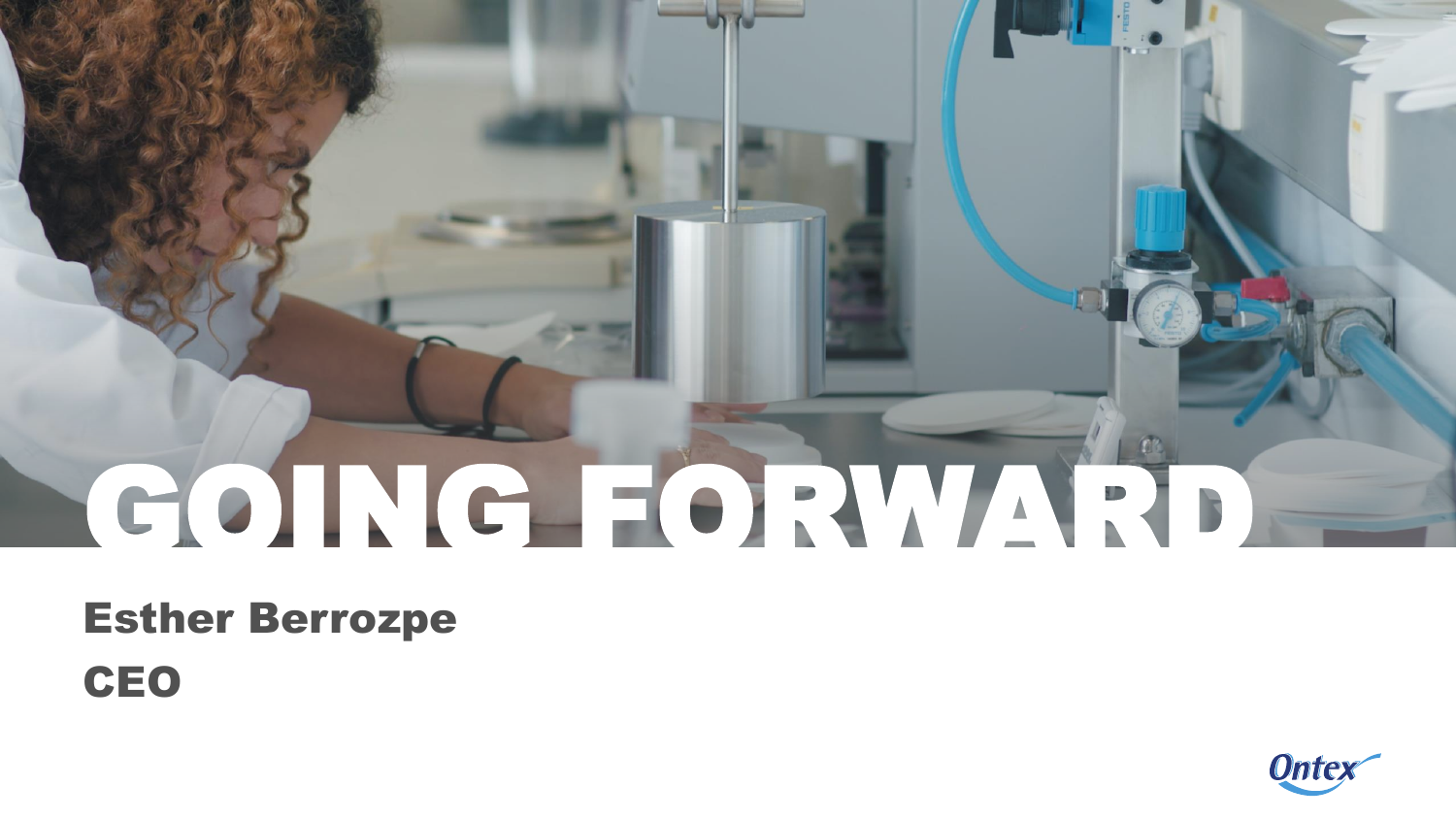- incurred and future cost inflation
- 

#### **Group** (incl. discontinued operations)

- **Emerging Markets to improve adj.** EBITDA margin to improve sequentially in H2
	- Cash flow discipline to continue
		- Working capital over sales to normalize over the year
		- Capex to grow back gradually to  $~14\%$  of sales



#### 2022 OUTLOOK

- **Visibility** remains low
- Uncertain geopolitical environment
- **Inflationary** macroeconomic situation
- Supply chain disruptions

Core Markets (continuing operations)

- Revenue to grow high single digits LFL on pricing and growth drivers
- Adj. EBITDA margin expected to improve sequentially in H2
	- Input costs to increase by ~€200M yoy
	- **EUT Further price increases to recover**
	- Savings program to generate > €60M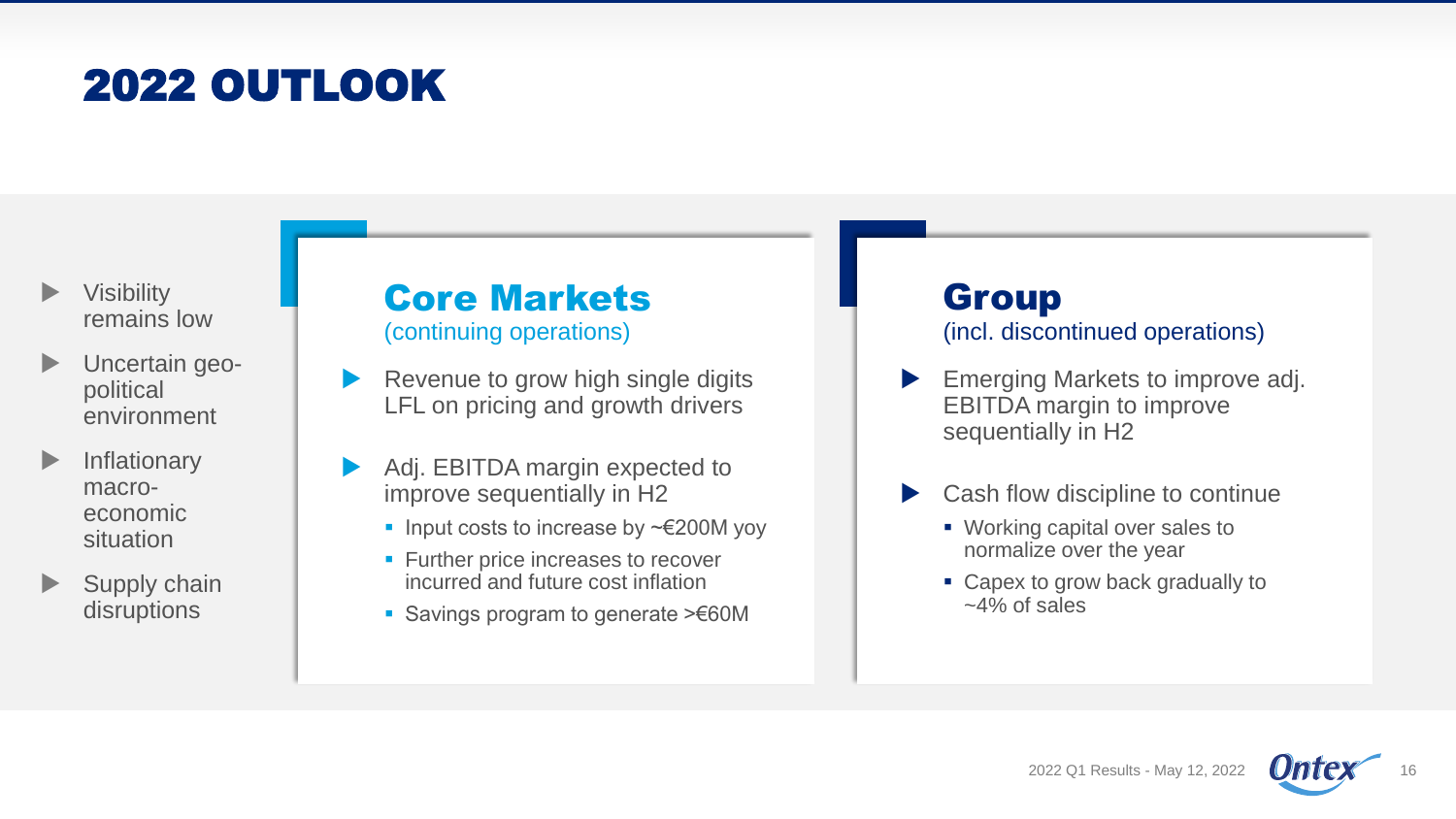#### KEY PRIORITIES

#### Gradual pass-through of pricing

#### Progress on divestments

Continuous delivery on savings

#### Improvement of eco footprint

2022 Q1 Results - May 12, 2022